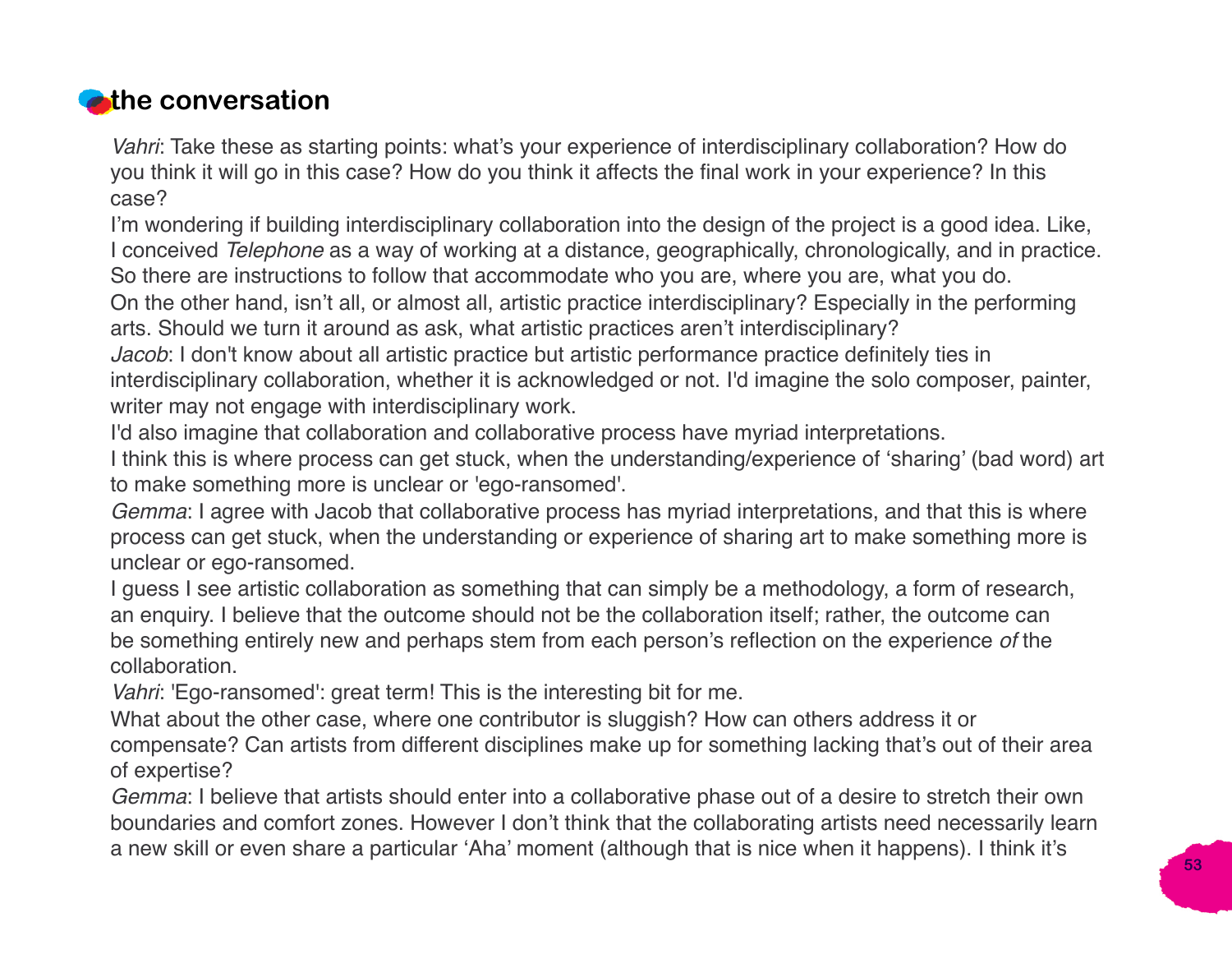more about bringing your own agenda and skills to the table and flexing your muscle a little, impressing the others a little, but ultimately it's about putting yourself into an uncomfortable situation where you are exploring the frontiers of ideas that you have held in the back of your mind. So, maybe it is more about ideas than skills.

On skills though, at some point, each person can deliver a kind of 'solo performance' within the group, whether it is a drawing, song, poem, whatever it may be. These snippets can be happily exhibited alongside each other, because in this case, each work has influenced the other, but each is still distinct and has the unique thumbprint of the artist and can be identified as coming from that person, who is reacting in accordance with their own expert line of business. The notion of all contributing towards one ultimate product, I think, is ambitious, and probably a good way to create muddy or confused pieces of art.

*Alex*: I think a lot of the audio work I do is interdisciplinary in that there is an ongoing interrelation between myself in audio and dancers in physicality. This is especially evident in the contact improvisation work, perhaps, but also exists in my DJ sets.

Perhaps studio work or radio sets without a live feedback element are more insular but as a musician I am regularly engaged in communicating with myself about how the environment feels and relating that back to the sound palette. I guess if I can stretch the definition of interdisciplinarity existing when internal headspace meets external skinspace, then I would say almost all my music is interdisciplinary.

*Vahri*: That's a groovy and weird idea, that interdisciplinarity exists *within* musical composition or arrangement. How do you mean? Is it something to do with transition from internal impulse to external communication? What kind of compromises/concessions get made along the way?

*Alex*: I guess what I was thinking was that there is a very strong immediate